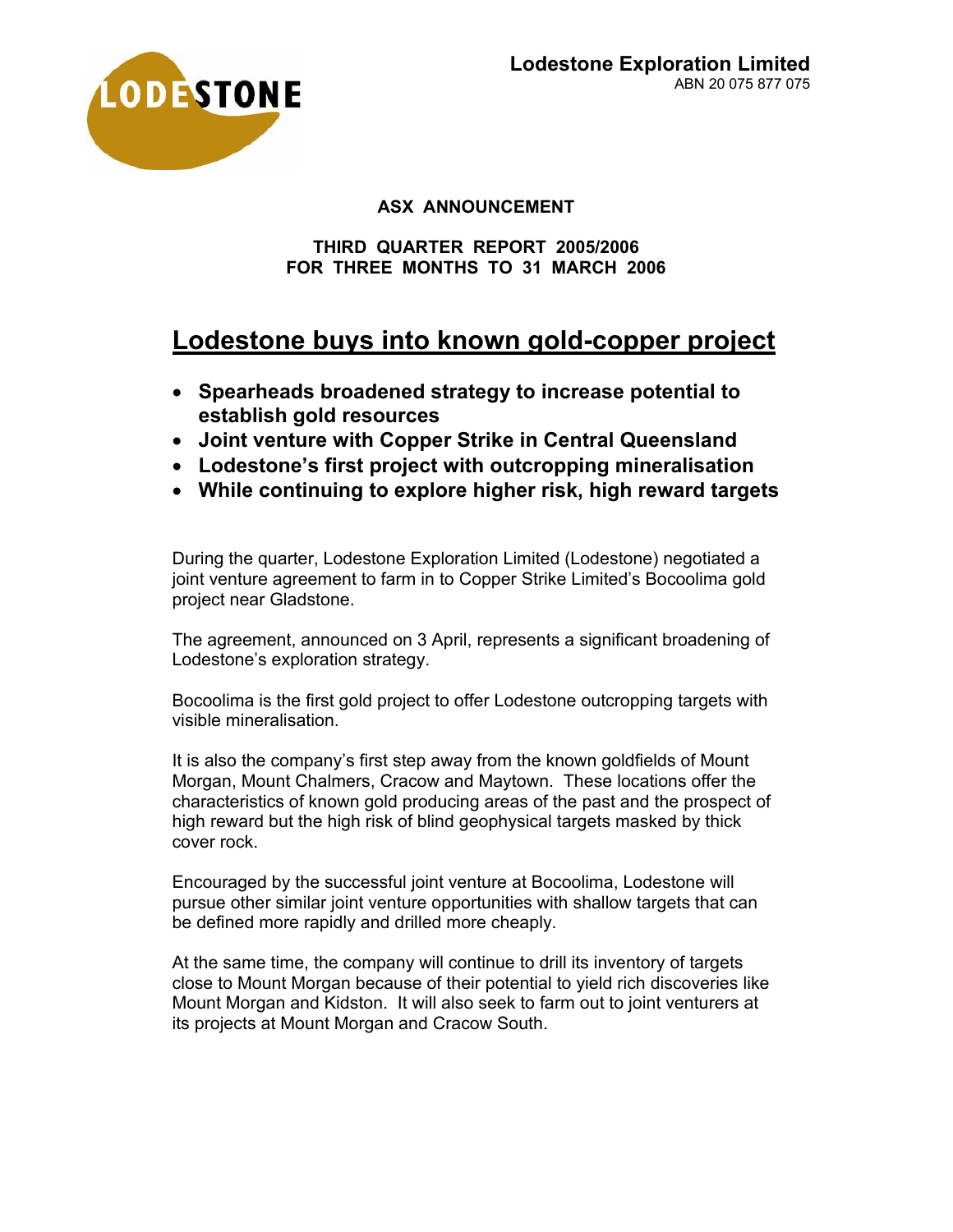

## **Project reports**

During the quarter, Lodestone negotiated the Bocoolima joint venture farm-in, while widespread rain and severe storms throughout Central and Far North Queensland discouraged field work on the company's tenements.

**Bocoolima Project (Farm-in):** Lodestone has farmed in to the Bocoolima gold project near Gladstone, and may earn up to 51% under terms announced to the ASX on 3 April 2006 and posted on Lodestone's website.

Sampling by Bocoolima's 100% owner, Copper Strike Limited, returned anomalous gold values in outcropping garnet-wollastonite skarns. Of 37 samples taken, 12 have values greater than 1 gram per tonne (g/t) gold, with one value of 106 g/t gold and another of 11 g/t gold. The sampled skarn has widths of 1 to 4 metres, from isolated outcrops and continuous exposure over strike lengths of up to several hundred metres.

Check sampling by Lodestone has returned similar gold values. These include a 10 metre rock chip sample of 1.38 g/t gold. Six of Lodestone's eight samples have values greater than 1g/t gold, with two of 7 g/t gold and one of 35 g/t gold.

**Mount Chalmers Project (50% Lodestone):** Interpretation of December's down-hole electromagnetic survey at Tungamull indicates that there is not a significant zone of massive sulphide nearby as was suggested by initial drill results. As co-owner Quadrio has decided not to participate in the next phase of work on the project, Lodestone will focus on target areas closer to the former Mount Chalmers minesite, where gravity data will be collected prior to any more drilling.

**Mount Morgan and Cracow South Projects (100% Lodestone):**  Discussions were held and continue with vigorous companies with the requisite technical skills, financial resources and successful track records in

massive sulphide and porphyry exploration to advance these projects.

Shallow drilling targets at Cracow South and east of Mount Morgan have been identified. The scale and timing of a drilling program is dependent on the outcome of discussions with potential joint venturers.

**Limestone Creek Project (100% Lodestone):** Wet weather prevented fieldwork being undertaken during the quarter at this project near Maytown in far north Queensland.